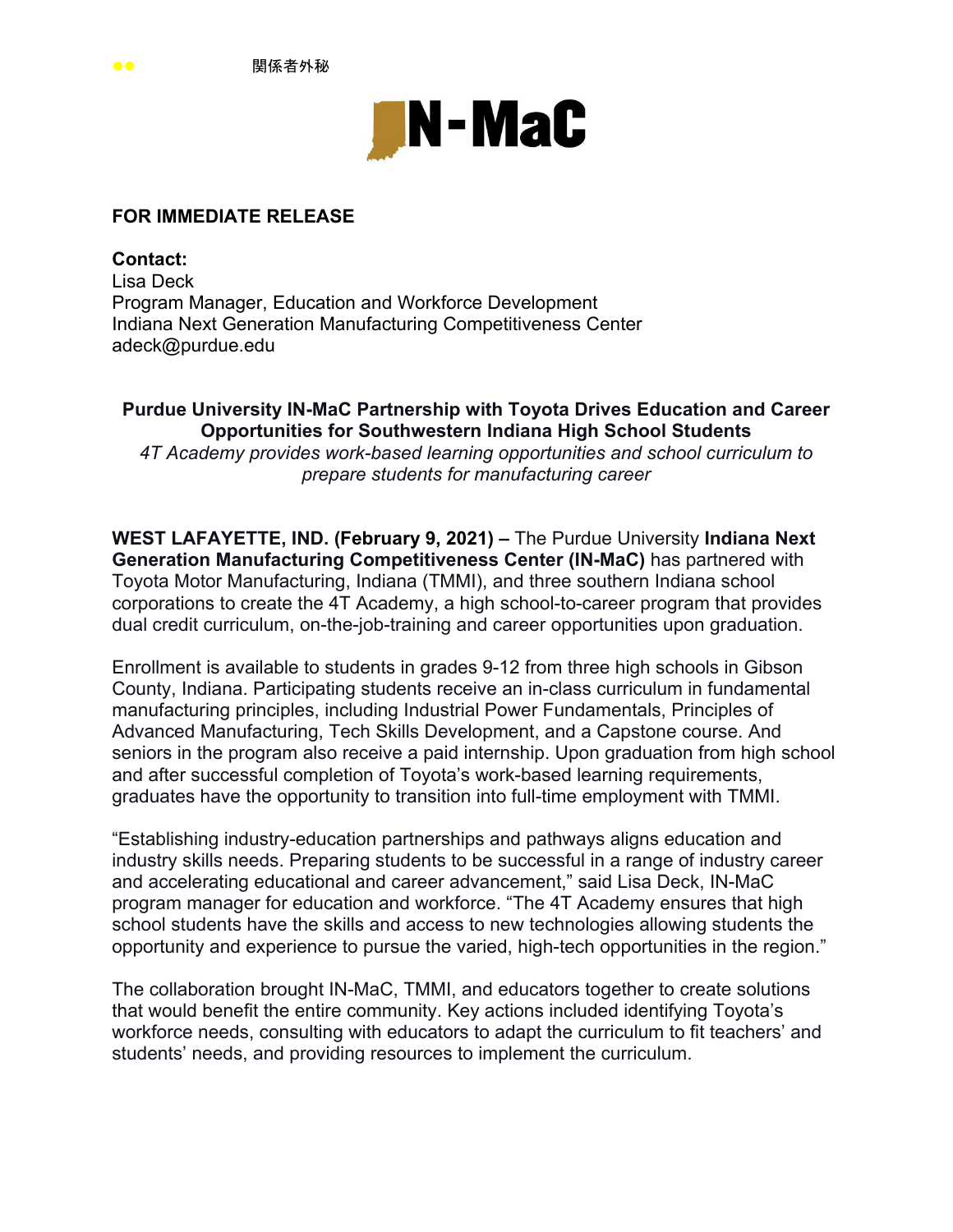

"Toyota is continually looking for ways to meet the needs of our community while growing our business," said Ted Brown, vice president of administration at Toyota Indiana. "Creating the 4T Academy with local educators was the perfect opportunity to meet the growing needs of students, teachers, and our community. Through this program, we provide customized curriculum and hands-on training for students and prepare them for an array of careers in the manufacturing sector, all while retaining talent in our region and growing our local economy."



*Toyota 4T Academy in Gibson County, IN. In partnership with Toyota, Purdue University IN‐MaC, and Gibson County Schools.*

Collaborative, real-world education and hands-on training are critical for high school students. The 4T Academy provides a unique opportunity for this level of exposure", said Eric Goggins, Assistant Superintendent for North Gibson School Corporation. "IN-MaC played a critical role from the ground-level planning phase to implementation. They were the bridge for education and industry to develop a program that meets the needs of both industry workforce attainment and educational attainment."

IN-MaC, which provided education and workforce development expertise and facilitation, is excited to replicate this pathway program with other industries across Indiana.

To learn more about the 4T Academy, contact Dr. Tom Parker, tparker@ngsc.k12.in.us. To learn more about IN-MaC and the pathways program, visit https://www.purdue.edu/in-mac/ or contact Lisa Deck at adeck@purdue.edu.

#### # # #

## **About IN-MaC**

IN-MaC provides programs and services to enhance the talents and capabilities of Indiana's present and future workforce by facilitating connections between educators and industry to catalyze the formation of near-term and long-term skills in a highly accessible manner across Indiana. IN-MaC supports a variety of STEM-type, skilled trades, degree (associates and undergraduate) and certificate programs.

IN-MaC leverages its resources, networks and partnerships with industry, local communities, educators and interested stakeholders to provide a variety of formal